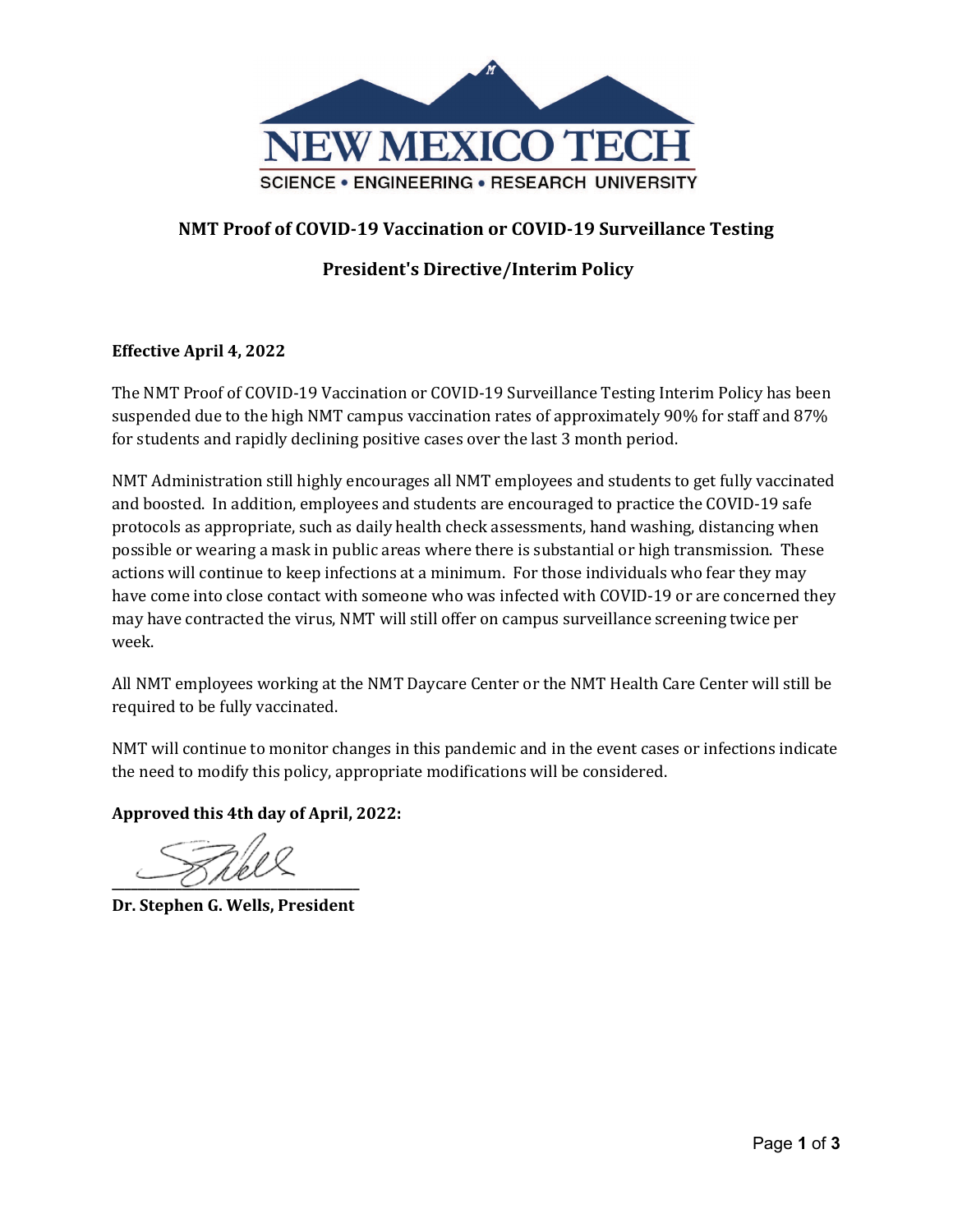

**Effective August 31, 2021**

#### **Purpose**

In accordance with New Mexico Tech's duty to provide and maintain a healthy workplace and educational environment, this interim policy is adopted to reduce the risks of COVID-19 to our employees, students, their families, our visitors, and the Socorro Community at large from COVID-19. This interim policy will comply with and be interpreted consistent with applicable federal and state laws and is based on the latest guidance from the Centers for Disease Control (CDC), Governor Lujan Grisham's Executive Orders and the State of NM Department of Health (NMDOH), as applicable.

### **Scope**

All NMT employees and students will have a choice to provide either (i) authentic documentation of full vaccination against COVID-19 using a vaccine authorized by FDA License, under an FDA Emergency Use Authorization (EUA), or that is approved for emergency use by the World Health Organization, or (ii) authentic proof of a weekly negative COVID-19 PCR or antigen test. Full vaccination is currently defined as, and for the purposes of this interim policy will mean that, 14 days have passed since an individual's second dose in a 2-dose series, such as the Pfizer or Moderna vaccines, or 14 days have passed since a single-dose vaccine, such as Johnson & Johnson's Janssen vaccine.

Except as provided in the immediately following paragraph, this interim policy applies to all NMT employees and students who access any NMT owned facility, including, but not limited to, office buildings, library, classrooms, dormitories and all campus housing, research labs, off-campus research centers, athletic facilities, and all university owned vehicles.

All NMT employees working at the NMT Daycare Center or the NMT Health Care Center will be required to be fully vaccinated to protect the health and well-being of minor children who cannot be fully vaccinated. In addition, this will help protect their parents and immediate family members, who are faculty, students, and Socorro community members. Requests for exceptions will be approved only for satisfactorily documented medical conditions or bona fide religious beliefs that prevent an employee from receiving a full vaccination.